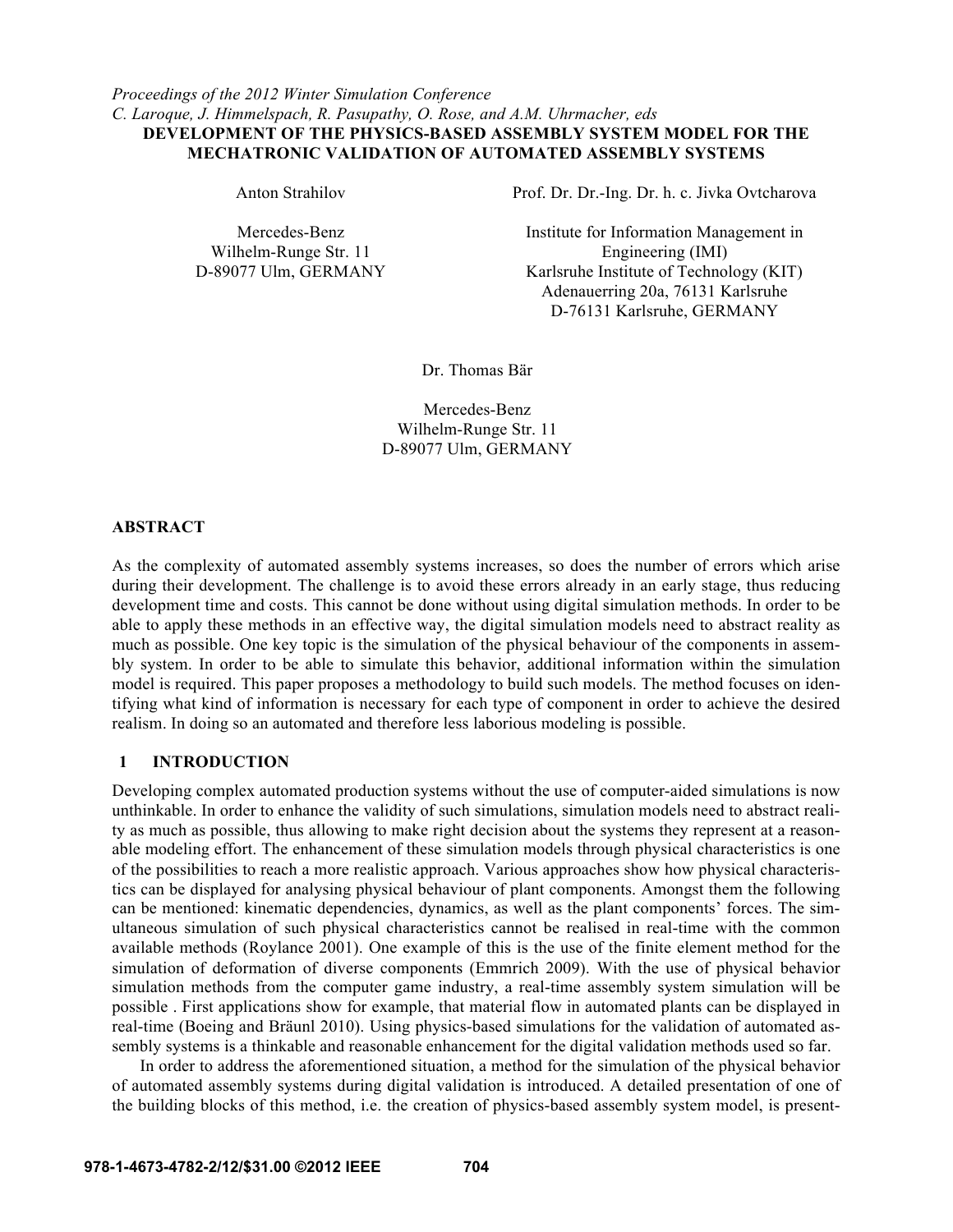ed. Among the most problematic topics concerning the model generation are the following: keeping the modeling effort as low as possible and making one single model usable for several types of simulations. The latter is mainly due to the fact that different software tools address different types of simulations, and that the model information requirements vary from one use-case to the other. Hence, this paper proposes a tool-independent method, with which the physics-based simulation model of an automated assembly station can be generated.

### **2 MOTIVATION**

For a complex vehicle to be produced in a high quantity and in a cost effective way, highly complex automated assembly systems are needed. The planning of these complex systems often leads to a high number of errors, which are only detected during commissioning (Zäh and Wünsch, 2005). Due to lack of time these errors are often only eliminated provisionally. Automated assembly systems are designed in such a way that several product variants can be produced in the same plant, so the problem arises that not all product variants are available during the planning of the assembly systems. Furthermore only a couple of product variants are mostly made available to the supplier. As a consequence the supplier is not able to validate the plant with regard to all product variants.

 Further typical characteristics of automated assembly systems are desired physical effects. This means that physical effects can be utilised in order to reach certain design requirements of the assembly plant. A typical example for this is the desired friction between a conveyor- band and the conveyed component. The physical effects which occur from one product component to the other are also of great importance for the correct physical behaviour of the plant components. Another example for the application of physical effects is the limitation of the travelling distance of a pneumatic cylinder with the help of mechanical stops.

 Furthermore cables and tubes used in assembly systems constitute an enormous source of errors. With the help of today's planning and validation methods they can be detected in simulation models only in a time-consuming way. By using physics-based simulations not only the effort for the model building but also the validity of the simulation can be improved. Due to the real-time capability of these physics-based simulations, the amount of time needed for the actual calculation of the results can be significantly reduced. It would also be thinkable to validate new product variants on the assembly system itself with the help of physics-based simulations before this happens in the real plant. That way plant changes could also be validated on all available product variants without wasting time or further investment costs.

#### **3 TERMINOLOGY**

In order to ensure full understanding of the presented concept this section aims to define the most important terms.

 Physical behaviour describes, from a physical point of view, the behaviour of a component in an assembly system towards other components and also their mechanical behaviour as a result of external forces. According to VDI-2221 the term effect is defined as a predictable event which is determined by the laws of nature and is described by physical, chemical or biological dependencies.

 This paper mainly focuses on physical effects. There is an enormous amount of various physical effects. In this paper only those physical effects that have a direct influence on the motion and deformation of a body will be considered. Mechanics is the area of physics which deals with these effects (Dobrinskiet al. 2006). Mechanics itself can be classified into kinematics, dynamics and strength of materials. Kinematics deals with the motions of points and bodies that are in certain dependencies to each other. Thereby resulting motions are dealt with, and not the causes. Dynamics, on the other hand, deals with the resulting motions as well as with their causes (for example all external forces) (Mahnken 2010). Strength of materials deals with the effect of external forces on the geometric form of a body (Lugner, Mack, and Plöchl 2010). In this article the components are divided into two main groups according to their strength behaviour, i.e. rigid and flexible components. Rigid components are all those components that do not or only insignificantly change their original form upon experiencing external forces. Flexible components, on the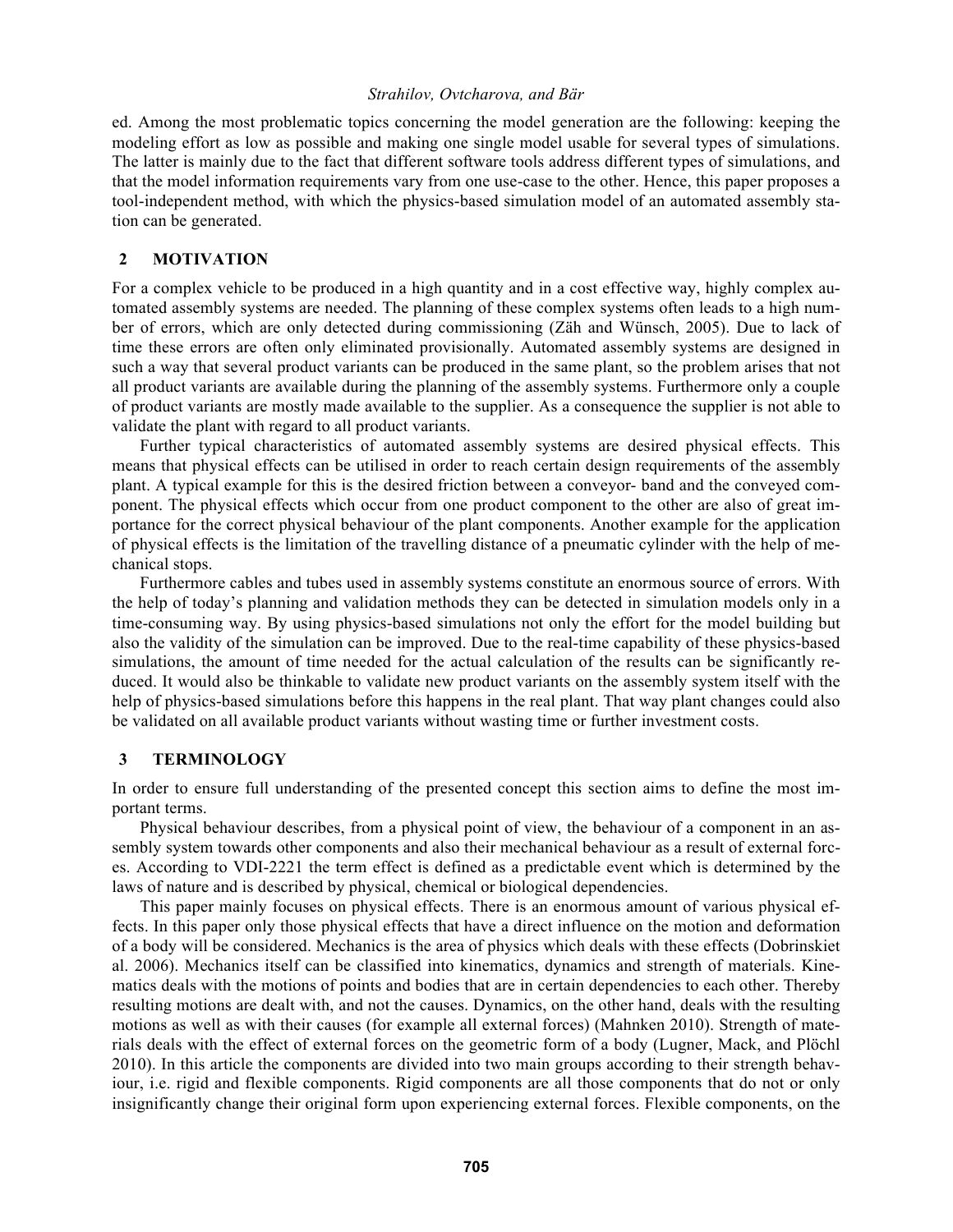other side, are all those which undergo an important elastic deformation when influenced by minor external forces (Mahnken 2010). In this article the focus is mainly on cables and tubes as flexible components.

 Multi-body systems (MBS) describe, based on kinematics, the kinematic behaviour of individual rigid components, which can found themselves in a precisely defined dependency from each other within the system. The simulations based on this are named multi-body simulation. In addition to the pure kinematics view in various cases of application also dynamics and rigidity are considered.

## **4 STATE OF THE ART**

In (Spitzweg, M., 2009), (Bräckelmann and Predki 2006 ) and (Stetter 1993) various methods are presented that have been developed for a digital validation considering physical behaviour of assembly components. In doing so it is important to know which methods are available that can respectively model and simulate physical behaviour. Furthermore the available digital methods for the validation of plants need to be considered. These two issues will be discussed more precisely below.

## **4.1 Simulation of Physical Behaviour**

## **4.1.1 Simulation of Physical Behaviour of Rigid Components**

In order to represent and simulate the kinematics and dynamics of rigid components, rigid body simulation has been developed. One type of rigid body simulation is presented in (Stetter 1993). Here the physical behaviour of plant components is presented based on momentum equations. Combining this method and the multi-body simulation, a collision detection in real-time is not practicable with today's resources due to the enormous needed processing power (Reinhard and Lacour 2010).

 Collision detection on the other side is important in order to determine how the body behaves during and after the collision (Spitzweg 2009, Kaufman et al. 2010). Various approaches showed that such a collision detection is only possible with the help of extensive modelling. The reason for this is the model preparation necessary to define all possible collision conditions. One example is to define the collision conditions between one point and all possible surfaces.

## **4.1.2 Simulation of the Physical Behaviour of Flexible Components**

Several examples show that besides the pure rigid body simulation also a deformation of the components can be simulated (Schaeffer et al. 2009). These deformations are calculated based on the finite element method. The preparation of the therefore needed model is very time-consuming. Furthermore this method for flexible components is not applicable in a reasonable way. The reason for this is the complex meshing and the enormous computing time. For these purposes other methods which can be used for the simulation of flexible components have been developed. An extensive explanation is given in (Wienss 2008).

## **4.1.3 Physics Engines**

Physics engines are based on new methods and algorithms which help to reduce the computing time (Eberly 2004)( Boeing and Bräunl 2010). Physics engines are software libraries which simulate physical behaviour based on physical characteristics (for example mass and elasticity modulus) .In (Kaufmanet al. 2010) various methods that are used for the collision handling in physics engines are described. Here the real-time capability of these simulations has more advantages than the conventional approaches. One only needs to be aware of the fact that the complexity of the models cannot be very high. This means that the number of components which are available in the simulation model is limited (Boeing and Bräunl 2010).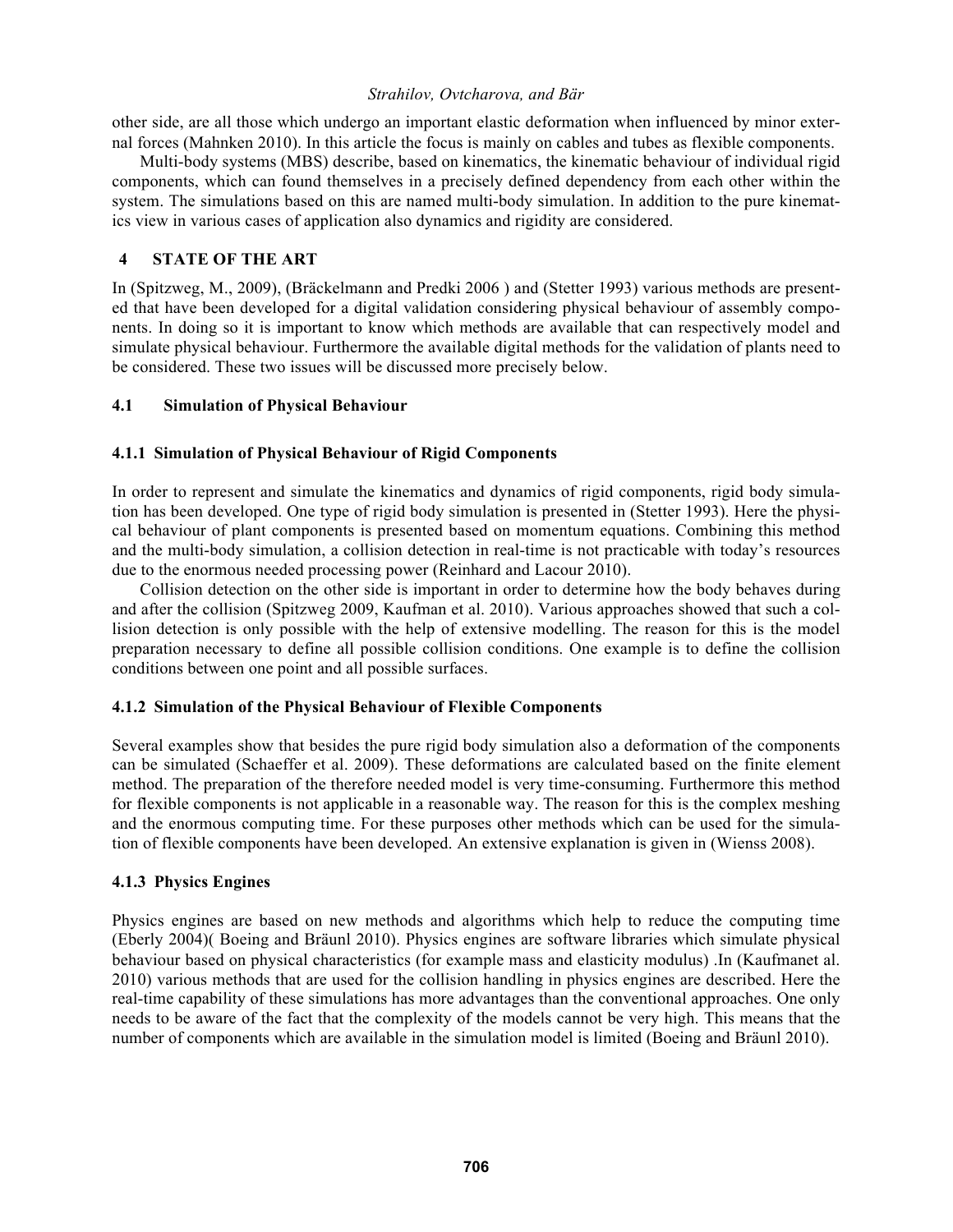## **4.2 Digital Validation of Automated Assembly Systems**

Planning of automated assembly systems affects three areas which can be differentiated according to their function: mechanic construction, electrical engineering and control engineering. For the scope of the present paper only the mechanical design and the control engineering are considered.

# **4.2.1 Support for Mechanical Design**

(Spitzweg, M., 2009) presents a concept which has been designed for developing assembly systems with the help of physical models. The focus of this paper is on assembly systems. The difficulty is that an enormous effort needs to be invested in order to correctly represent the complex conveyor systems in the simulation. Moreover the conformity with reality of these simulations is limited. Furthermore mainly rigid components are considered: Both, the kinematics and dynamics of the components and also the friction between them is simulated with the help of physics engines.

## **4.2.2 Virtual Commissioning**

(Kiefer et al. 2009) presents virtual commissioning as a method for validating control engineering even before the real commissioning. In order to be able to accomplish the virtual commissioning, a model of the plant is needed. This model is called mechatronic plant model. This model is divided into the socalled extended 3D-geometry model and the behaviour model. For the visualization of the resulting motions the extended 3D-geometry model is needed. It is the task of the behaviour model to simulate the behaviour of the plant components upon certain signals. An implementation of the aforementioned approach including a physics-based simulation in virtual commissioning is presented in (Spitzweg 2009).

## **4.2.3 Validation of Flexible Components in Assembly Systems**

Up to now flexible components are neither considered during the mechanical validation nor during the virtual commissioning. The reason for this is that these automated assembly systems are custom made. Usually these plants are one of a kind. In addition, the current modelling effort of cables and tubes is enormous, so that digital validation would not be profitable.

# **5 SIMULATION OF PHYSICS-BASED BEHAVIOUR IN DIGITAL VALIDATION OF AUTOMATED ASSEMBLY PLANTS**

## **5.1 Requirements on the Overall Concept**

The overall concept needs to meet the following four requirements:

- The simulation model needs to be suitable for various interdisciplinary tasks (for example simulation of the assembly system sequence and virtual commissioning).
- The simulation effort must not exceed the additional benefit achieved by the simulation results.
- The real-time capability of the simulation needs to be granted both for the assembly system sequence and also for the virtual commissioning (connection with control systems).
- The results from the simulation need to be completely transferable into reality.

# **5.2 Overall Concept**

The accomplishment of the overall concept can be split up in three steps. In step 1 the physics-based plant model is built. In this phase also a physics-based product model is created in order to be able to display the physical behaviour of the product components. In order to be able to build the physics-based plant model the 3D-geometry model of the plant and the product variants are needed. Moreover the material characteristics of the plant components are of importance. The next step is the mechanical validation,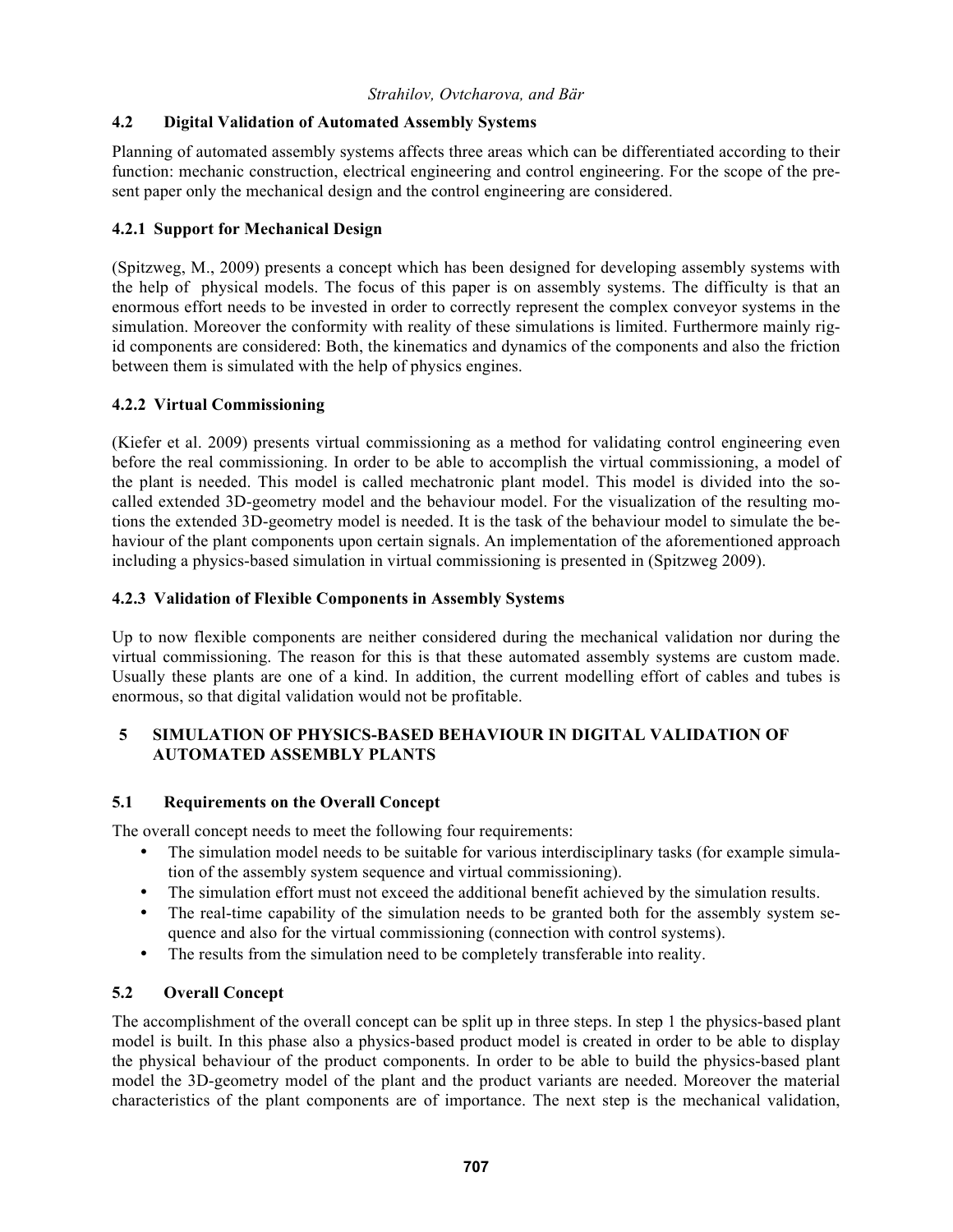based on the workflow description and the physics-based plant model. In a last step the validated physicsbased plant model is also used for the validation of the control software. The real commissioning which then follows is not described more extensively in this concept. A main component of the overall concept is the preparation of the physics-based plant model (step 1, figure 2). For this, further steps are necessary. These will be covered more precisely in the following chapter.



Figure 2: Overall concept

## **6 DEVELOPMENT OF THE PHYSICS-BASED ASSEMBLY SYSTEM MODEL FOR THE MECHATRONIC VALIDATION OF AUTOMATED ASSEMBLY SYSTEMS**

## **6.1 Concept**

The preparation of the physics-based plant model can be split up in four steps. When doing so, the order in which the individual steps are performed is relevant. To begin with, the 3D-geometry model is adopted as the starting point. This model represents the 3D-geometry as well as the positioning and orientation of the components within the plant. All components which are available within the plant are displayed individually in this model. In the next section the four steps are explained.



Figure 3: Development of the physics-based plant model

## • **3D-geometry simplification (1.a)**

In this step the method for the simplification of the 3D-geometry model, presented in (Strahilov, A. 2012), is used. To begin with, all standard parts and purchased parts are exchanged with replacement models. Then the features of the remaining components are removed, e.g. drill holes and empty spaces. In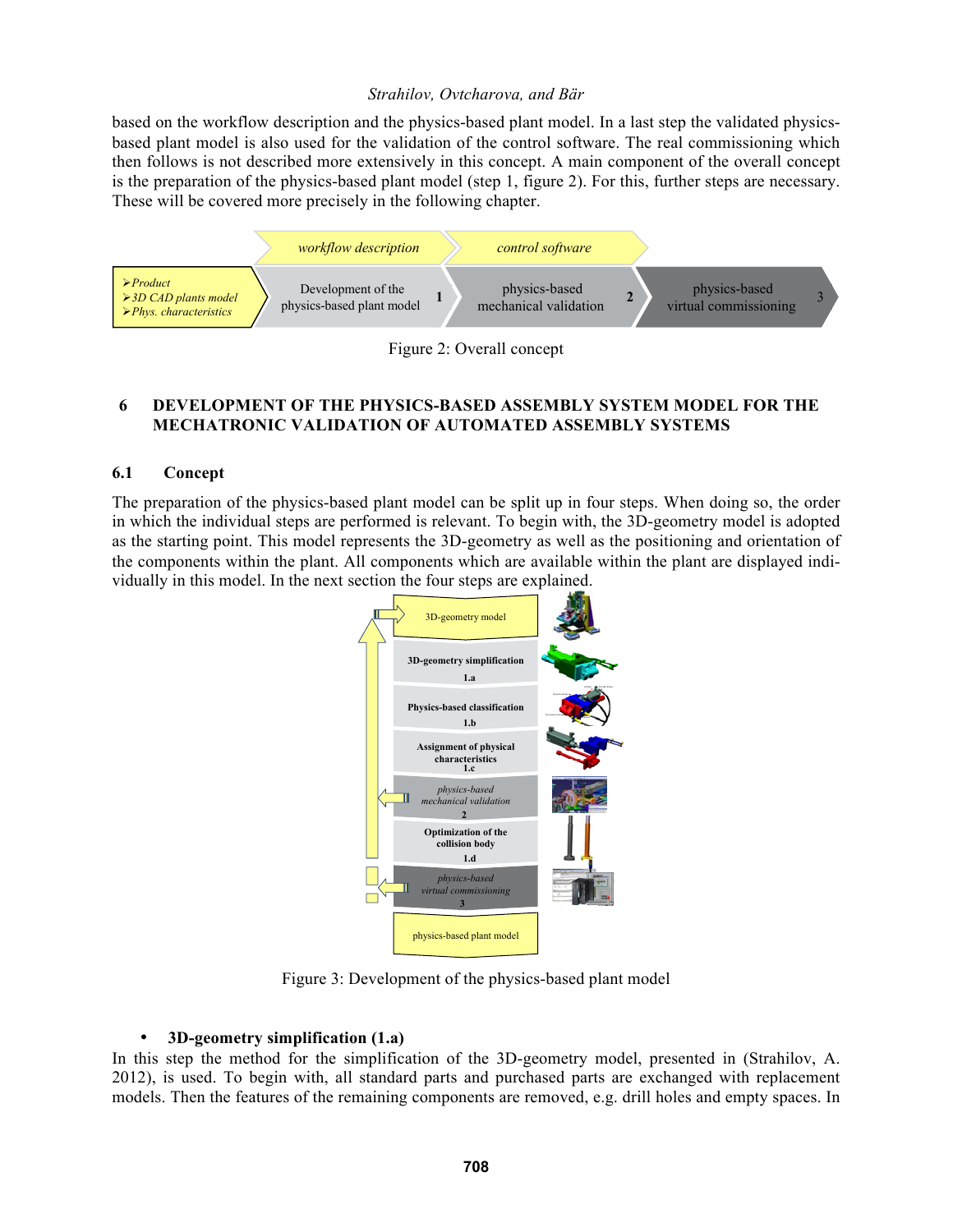a next step all individual components which accomplish exactly the same motion are merged into one component. For the mechatronic validation of the plant the physical behaviour of fasteners, such as bolts, are not of interest. This is why these fasteners are merged into the components. However it needs to be considered that when merging, the components' masses need to be added up. These will then be tessellated in order to reduce the triangle quantity. The admitted discrepancy between the real geometry and the tessellated representation depends on the required exactitude when accomplishing the collision detection and the respective collision handling (Strahilov, A. 2012). This is important, as otherwise the admitted discrepancy would alter the collision bodies and, as a consequence, also the simulation result.

### • **Physics-based classification (1.b)**

In this step mainly three types of bodies are distinguished. Those bodies which cannot move within the plant can or should be classified as static bodies. Such bodies are for example the basic frame of the plant. Furthermore all bodies which can move freely within the plant are called dynamic bodies. Distinction needs to be made between bodies which can move in a limited way and those which can move freely. Bodies which move in a limited way have a kinematic dependency from other bodies, which in turn can be either static or dynamic. All the remaining dynamic bodies can be classified as free moving-dynamic bodies. Finally the flexible components need to be defined, these are mainly cables and tubes in the plant.

### • **Assignment of physical characteristics (1.c)**

By classifying bodies into static, dynamic or flexible, the body's material characteristics required in the model are determined. A static body, for example, does not need any mass for the simulation, as it is defined as non-flexible and therefore cannot experience any alteration of the position. For dynamic bodies, however, mass is an important factor, to be able to calculate the physical behaviour in an accurate way. Mass can be determined with the help of material density and the volume which depends on the 3Dgeometry. Furthermore static and dynamic bodies are influenced by the friction coefficient. These bodies are handled the same way as rigid components, which means that in contrast to flexible bodies the elastic modulus does not play a role. Besides the material's Young's modulus elastic coefficient also the flexural rigidity, as well as the ultimate and torsion strength need to be known (Wienss, C., 2008). In this way all information which is needed for the physics-based simulation is available.

## • **Optimization of the collision body (1.d)**

In this phase only the dynamic and static bodies are handled. Generally they are available as concave geometry models. This means that the required computing power increases considerably (Spitzweg, M., 2009). In order to optimize this, the method presented in (Reinhard, G. and Lacour, F., 2010) is used, where concave bodies are broken down into several convex ones. By accomplishing this, the needed computing time is reduced. As a consequence the calculation time is decreased, thus the real-time ability of the simulation model is granted. When accomplishing this break down into convex components the geometry models are modified, which means that the deviations for a mechanical validation become inadmissibly huge. For this reason concave bodies will only then be broken down into several convex ones within the physics-based plant model if the mechanic validation has been successfully completed.

## **6.2 Role-based development of assembly systems**

Usually assembly systems contain a certain amount of components which are used repeatedly. One example of this are pneumatic cylinders. For this reason, it is reasonable to store them in a library and to use them as needed during the development of the assembly systems. Furthermore the assignment of roles to the components within the 3D-geometry model is advisable. In this way the various characteristics which are decisive for a certain simulation can be obtained through these roles. As an example, in defining the role of a "cylinder" for the physics-based plant models, the kinematics can be defined. In addition it can be determined that the cylinder needs to have at least two end positions and as a consequence has two sensors. This information can also be used for control engineering, for example for definition of signals. With the help of these roles the development of the physics-based plant model can be simplified or significantly automated.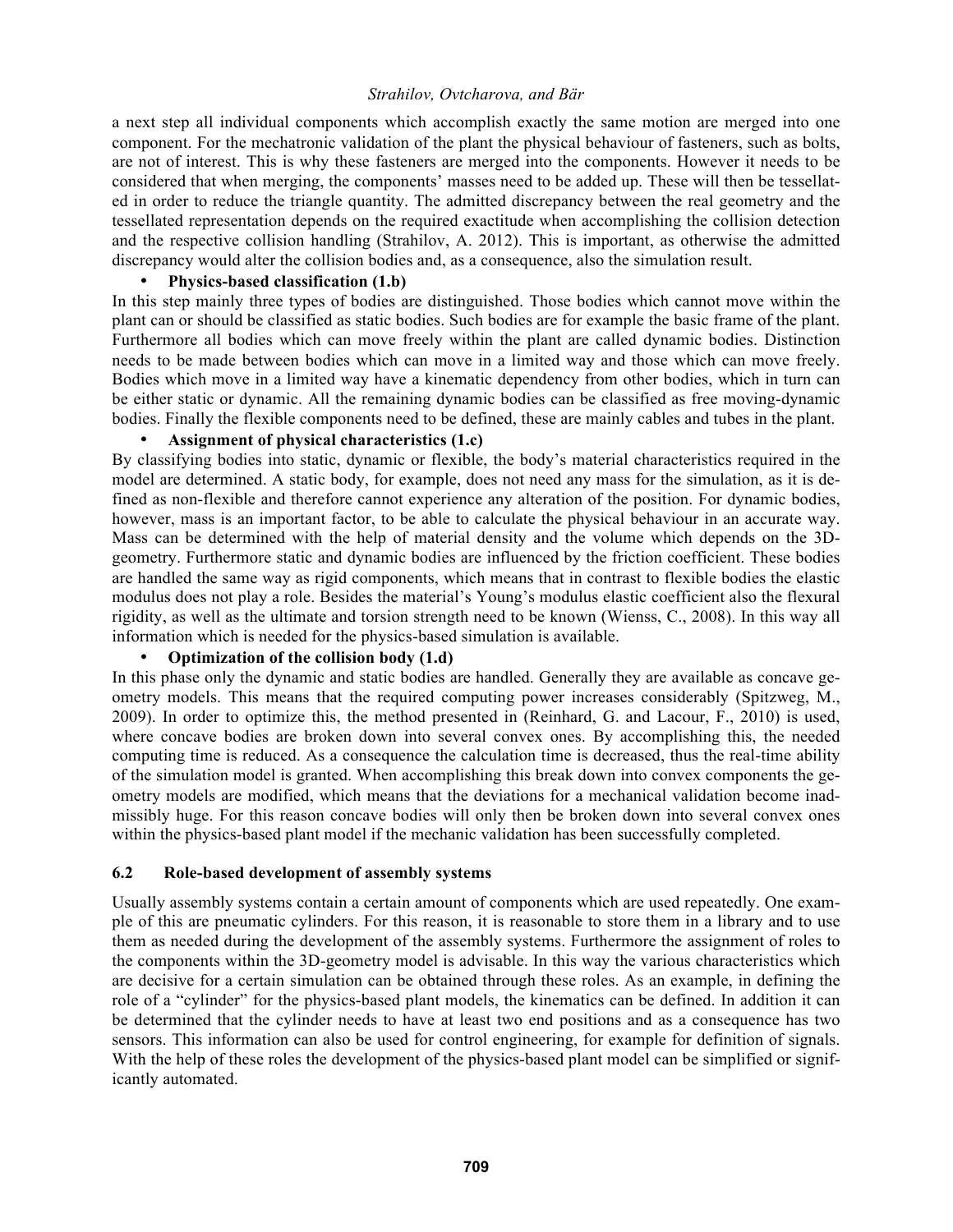## **7 IMPLEMENTATION**



Figure 4: Detail of a 3D CAD plant model of an automated assembly system

In this chapter the proposed concept for the building of the physics-based plant model is demonstrated with the help of an example. This example is an extract of an automated assembly system from the automotive industry. For the accomplishment of the individual steps only one function group of this plant is used (figure 4).

## • **3D-geometry simplification (1.a)**

For the accomplishment of this step it is assumed that replacement geometry models of normed and standard components are already available. These will then be exchanged in the plant model. In a next step all holes, empty spaces etc. are eliminated. For this example this is acceptable, as these features do not have a significant impact on the 3D-geometry. In a next step the individual components are merged as components which accomplish exactly the same movement. Cables and tubes are preserved as separate components. In a last step triangle quantity is reduced. For this example a deviation of 2mm is admitted. The results are depicted in figure 5.



Figure 5: Results from the simplification

Table 1: Count results from the simplification

|           | <b>Priginal</b> | Simplification | $\frac{0}{0}$ |
|-----------|-----------------|----------------|---------------|
| Triangles | 4884            | 74.            | $\sim$ $\sim$ |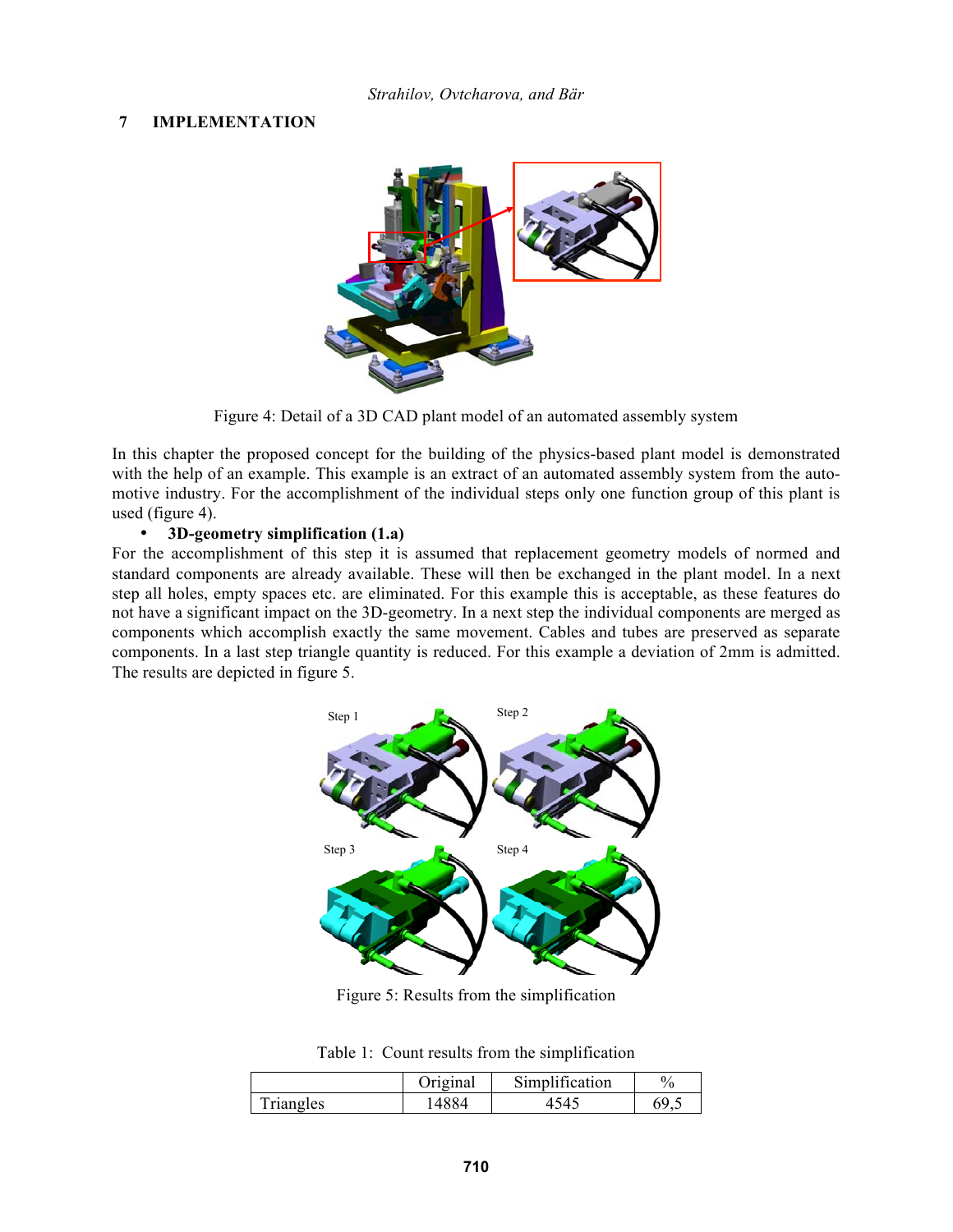| Data volume [MB] |   | 6t | $\overline{\phantom{a}}$ |
|------------------|---|----|--------------------------|
| Parts            |   |    |                          |
| Time [min]       | - |    | -                        |

*Strahilov, Ovtcharova, and Bär*

## • **Physics-based classification (1.b)**

In this phase it is important to know the function of the individual body. The example shown in figure 6 is an assembly group which consists of a cylinder (grey), two sensors (yellow), one dynamic (red) and one static (blue) body. The cylinder is connected through two tubes and the sensors are connected each with one cable (flexible bodies are represented in black). In order to make sure that the cylinder is preserved it is not merged with other bodies. In this way the cylinder remains a separate component, which is important in order to guarantee a simple replacement of the cylinder within the physics-based plant model. Based on the functions of the individual bodies also the kinematic relationships between the static and dynamic bodies are defined. It must be kept in mind that the kinematics in the cylinder had already been defined in the replacement geometry model. Figure 7 illustrates the operating mode of the cylinder, which enables the determination of the kinematics.



Figure 6: Physics-based classification of the bodies

## • **Assignment of physical characteristics (1.c)**

Based on body type, the material characteristics to be present in the model are defined. In figure 7 the material characteristics which need to be assigned are summarized. It needs to be considered that the static body has also been assigned a mass. The reason for this is that this body in the function group is static, however it is still possible for this body to move as part of another function group within the entire assembly system and, as a consequence, its mass is relevant for the simulation.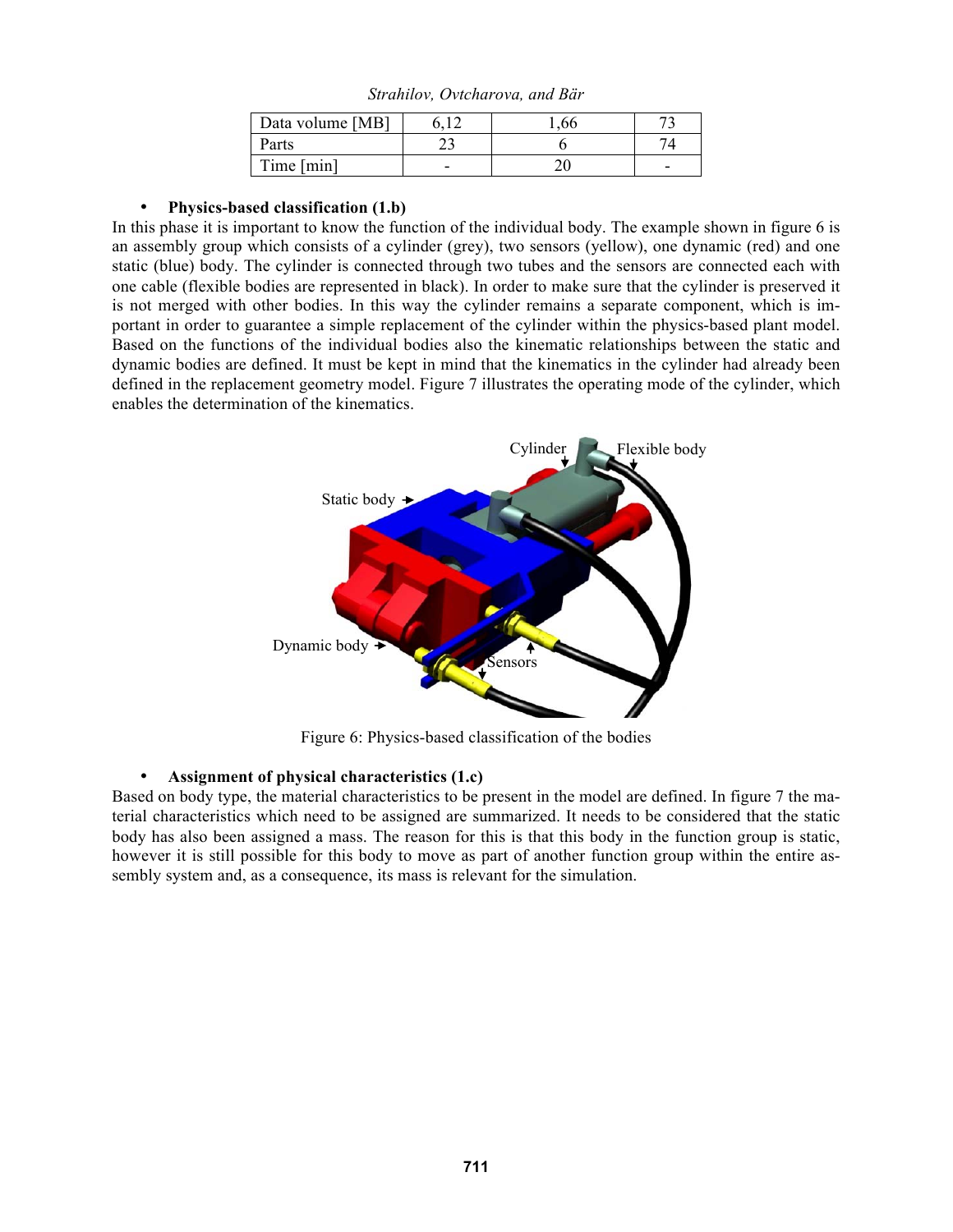

*Strahilov, Ovtcharova, and Bär*

Figure 7: Allocation of physical characteristics

# • **Optimization of the collision bodies (1.d)**

In this phase it is important to decompose the static dynamic bodies, which are concave geometry models, into individual convex bodies. For instance, the piston which is defined as dynamic, can be decomposed into three simple cylinders (illustrated in different colours). In doing so they still remain as an entire body. The result is shown in figure 8. The consequences of such an optimization on the exactitude of the body can also be appreciated.



Figure 8: Physics-based classification of the bodies

# **7.1 Role-based development of assembly systems**

The functions and also the physical behaviour can be adopted directly from the roles. With the help of the example it becomes clear how the roles can be interpreted. In the function group there are one "cylinder", one "static" body, one "dynamic" body and two "sensors" available. These roles are determined by the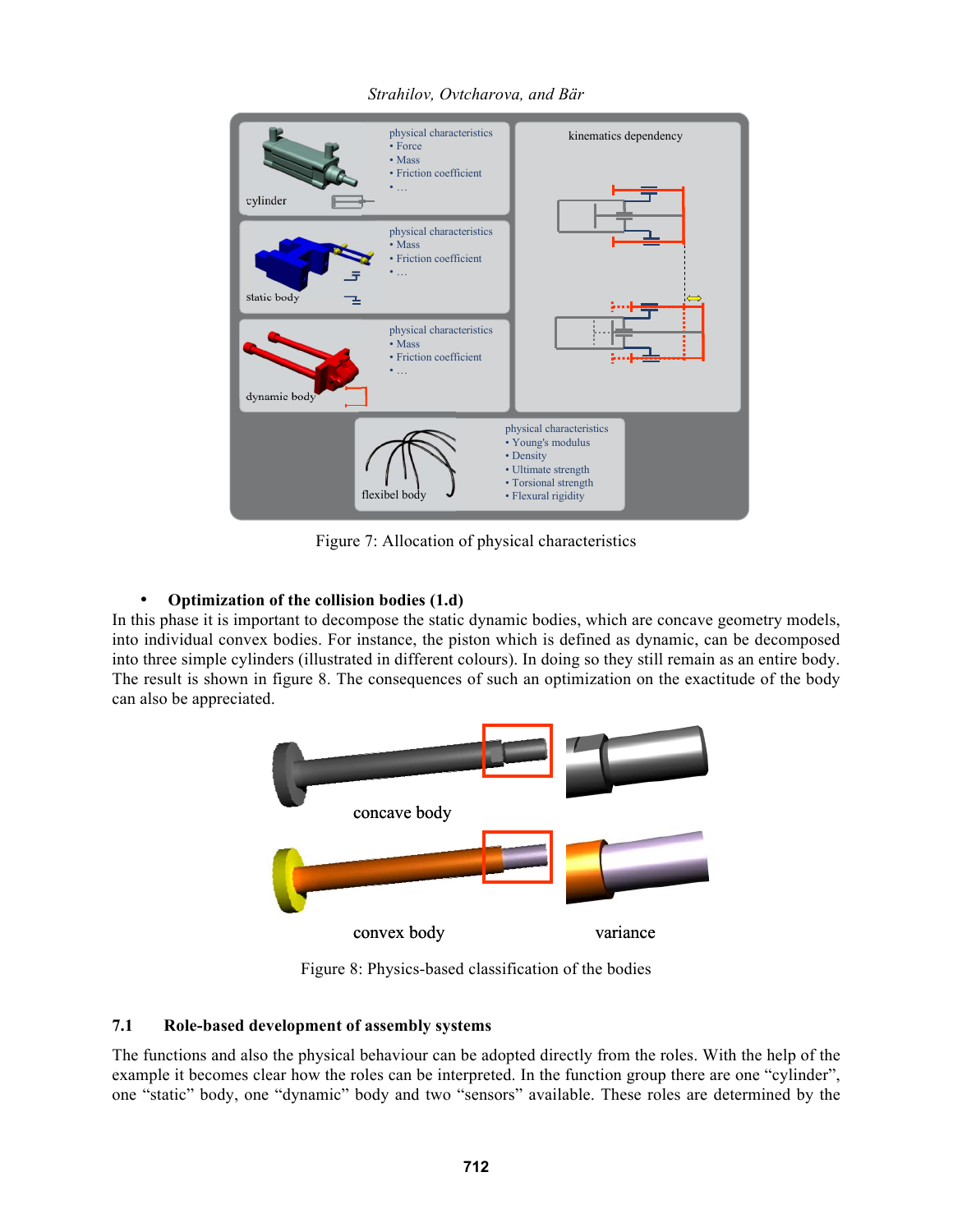3D-plant model provided that they are defined there (the structuring of the assembly hereby plays a considerable role). Furthermore it can be determined that the actuator is a "cylinder". From the role "cylinder" it can also be inferred that two "sensors" must be defined, these are connected in a mechanical way with the "static" body. From the role is also possible to realize that the "cylinder" is connected to the "dynamic" body through the piston in a mechanical way. It is therefore necessary to consider that the "dynamic" body itself is in kinematic dependencies with the "static" body. Figure 9 depicts these dependencies. All of these correlations can be realized on the base of roles.



Figure 9: Physics-based classification of the bodies

## **8 SUMMARY**

Through the use of digital methods for the validation of complex mechatronical systems, like automated assembly systems, industrial companies can expect to reduce development times and increase the quality of their products. Due to the complexity of automated assembly systems and the underlying physical interactions among their components, these physical effects must be addressed and taken into account during digital validation. The concept introduced in this paper proposes a method for the digital validation of automated assembly systems, which is able to address the mechanical validation as well as the virtual commissioning, while taking the physical behaviour of its components into account. In order to carry out this validation, a model of the system is required. Usually the generation of this model takes much more time than the validation itself. Based on this, a role-based method is introduced in which a physics-based model of the system is generated.

#### **REFERENCES**

- Bräckelmann, U. and W. Predki, 2006, "Reibung, Steifigkeit und Dämpfung in Schrägscheiben-Axialkolbenpumpen und –motoren"
- Dobrinski, P., Krakau, G. and A. Vogel. 2006, "Mechanik", Springer, Wiesbaden.
- Eberly, D.H. 2004. "Game Physics", Morgan Kaufmann Publishers
- Kiefer, J., Olinger, L. and M. Bergert., 2009. "Virtuelle Inbetriebnahme Standardisierte Verhaltensmodellierung mechatronischer Betriebsmittel im automobilen Karosserierohbau." Oldenburg.
- Lugner, P., Mack, W. and M. Plöchl, 2010. "Angewandte Mechanik Aufgaben und Lösungen aus Statik und Festigkeitslehre", Springer press.
- Mahnken, R., 2010. "Lehrbuch der Technischen Mechanik Dynamik", Springer.
- Mewes, J., 2005. "Virtuelle Inbetriebnahme mit realen Automatisierungssystemen und virtuellen Maschinen, Ingenieurbüro & Partner GmbH, Hennigsdorf.
- Reinhard, G. and F. Lacour, 2010. "Physikbasierte mechanische Simulation materialflussintensiver Produktionsanlagen", Institut für Werkzeugmaschinen und Betriebswissenschaften (IWB), Uni München.
- Schaeffer T., Paule M. and K. Świdergał. 2009. "MKS mit nachgiebigen Bauteilen Optimierung eines Leitungsschutzschalters", GT-Kolloquium, Aachen